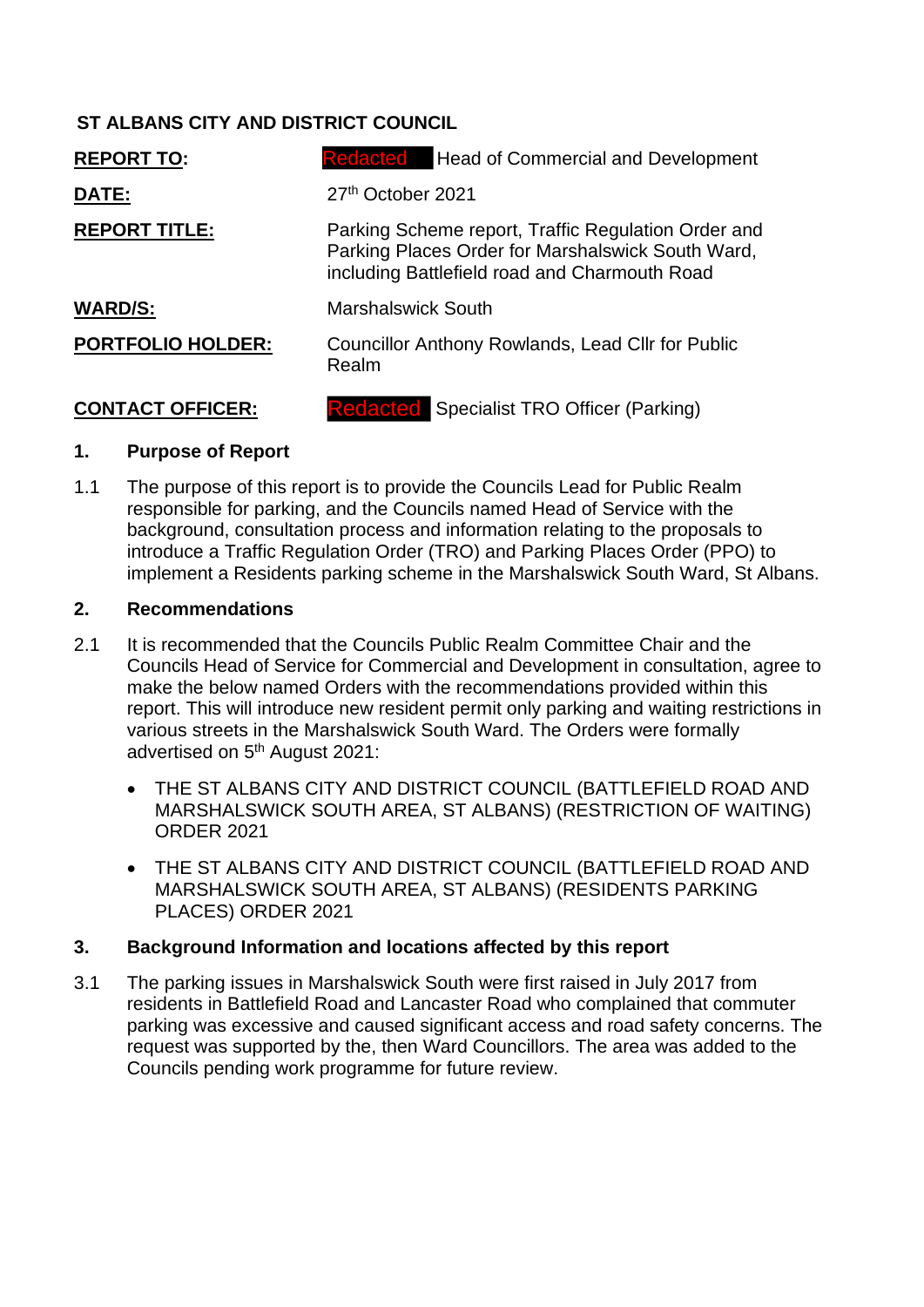In January 2019 the Council introduced a new residents parking scheme in the Clarence Ward of St Albans. This included roads on the north side of Hatfield Road between Clarence Road and Woodstock Road upwards to the boundary of Sandpit Lane. This followed an extensive consultation from 2017 to the end of 2018. Not all roads were finally included as the consultation identified some roads as not being supported. This scheme was labelled at the time as 'The Ladder Roads Scheme' due to its geographical layout resembling the shape of a Ladder.

Following the implementation of the scheme in early 2019, the Council started to receive complaints from Charmouth Road residents who complained about excessive parking from what they believed to be commuters. The Councils parking team investigated the parking issues and confirmed that some of the parking appeared to be commuters and parking from a local school. It was agreed that the additional parking was likely due to the new implemented 'Ladder Roads Parking Scheme'

As a result of the complaints, it was agreed that a review of the Ladder Roads scheme scheduled for 12 months, was to be brought forward to 6 months and include the Marshalswick South area. The review consultation did not provide a clear resolution to the parking issues being raised. It was apparent through the process that a vast number of residents in the newly affected area, desired the Ladder Roads scheme to be reversed / removed either entirely or partly. Officers had to look at both areas more objectively to provide a proposal that ensured traffic flow and road safety was the focus but at the same time ensuring that residents maintained available kerb space for parking by residents and their visitors.

Following several informal consultations, it was agreed to split the two areas, Marshalswick South and Clarence Wards back in to single consultation areas. This would allow us to make decisions based on the differing needs of the locations and avoid delays in implementing any restrictions that affect the safety and flow of road users.

Once the schemes were separately identified, we were able to make a final proposal for both which have now been advertised separately with The Clarence Ward Scheme being agreed and implemented in September 2021 with a go live date of 1<sup>st</sup> November 2021.

For this scheme 'Marshalswick South' which this report covers, it is recommended to monitor and review the scheme for a period of 18 months following implementation, with the proviso that any areas requiring amendments will be considered within that 18-month period without the need for the requested amendments being added to the Councils work programme.

Changes from the previously consulted informal proposals include.

 proposal to introduce pay by phone parking to allow some parking from nonresidents has been removed. Recommended to make order/s for residents only parking as detailed in the orders.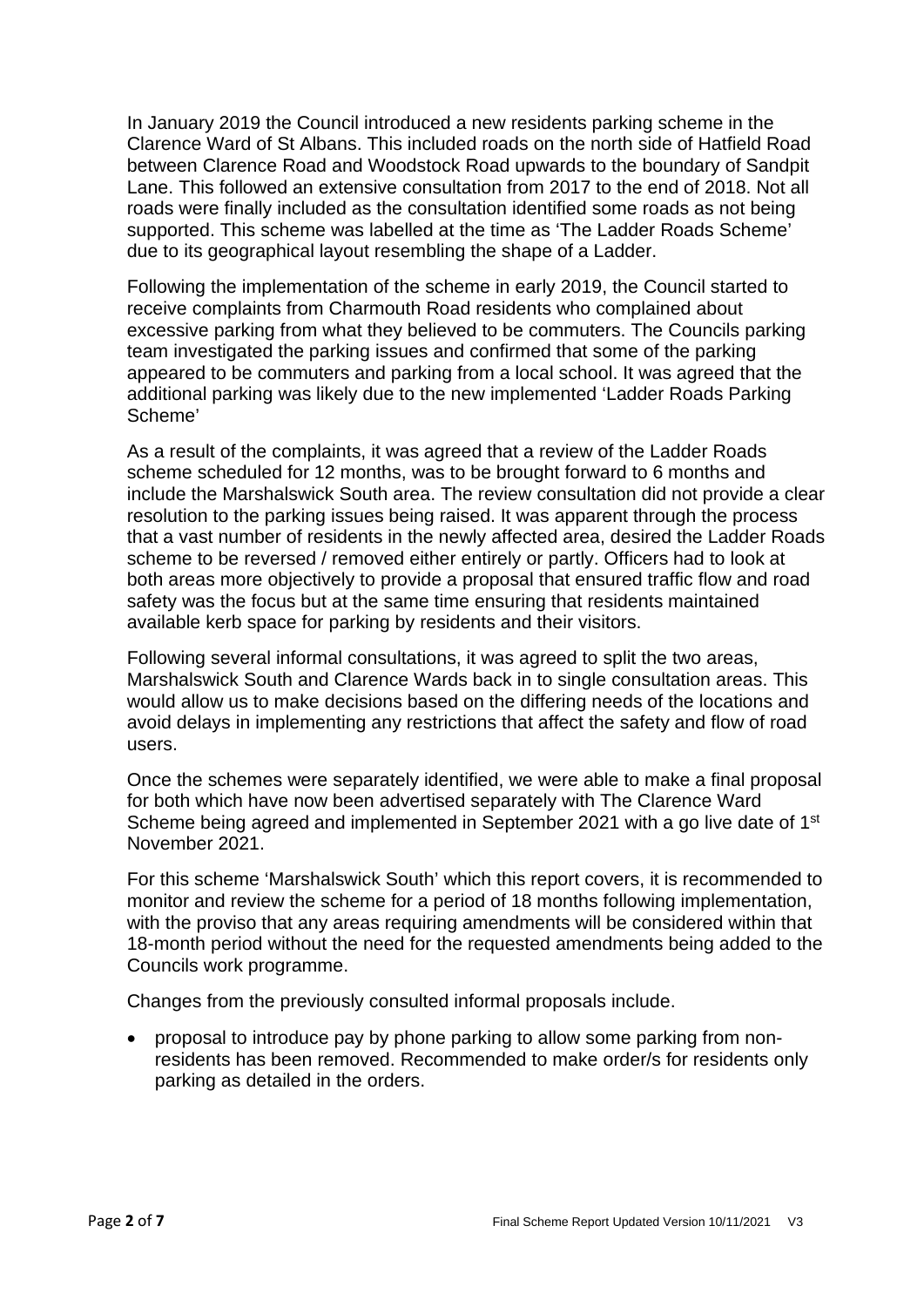#### **4. Informal Consultation and Consultation Outcome**

- 4.1 Several informal consultations were undertaken.
- 4.2 Initial Review June 2019

The initial review was undertaken as a large consultation covering both Clarence Ward 'The Ladder Roads Scheme' and the Marshalswick South area following complaints from residents of the latter area.

The consultation was intended to.

- help the team understand the impact of the new Ladder Roads Scheme
- identify any areas where parking restrictions may help to resolve any parking concerns
- identify any areas in the new Ladder Roads Scheme which could benefit from amendments.
- help understand residents needs and concerns

The initial consultation received 1093 responses from 3181 addresses included in the consultation. 391 responses from 824 addresses in the Marshalswick South area.

4.3 Informal Consultation February 2020

> From the initial review, we put together a proposal which included both wards, this proposal included several new parking zones meaning that the 2 wards would be split into around 4 new smaller zones. In addition, we promoted a pay by phone service which would allow some commuter parking across all the new smaller zones. The commuter parking would be managed due to parking only being available within marked parking bays.

A public forum was set up in February 2020 to allow residents the opportunity to review the maps in a larger form, ask questions and be better informed. This was followed by a 4-week consultation period.

The informal consultation received 365 responses from both wards, 169 responses from Marshalswick South.

Whilst the responses were not a majority response, it was clear that residents did not support the council's proposal for pay by phone within the residential areas. It was agreed to remove this from any future way forward. In addition, it was clear that any formal process should not be put forward with both areas included as one, it was therefore agreed that the formal process should be separated to ensure that the differing needs of the wards could be reviewed separately. From this a formal proposal was agreed and put forward.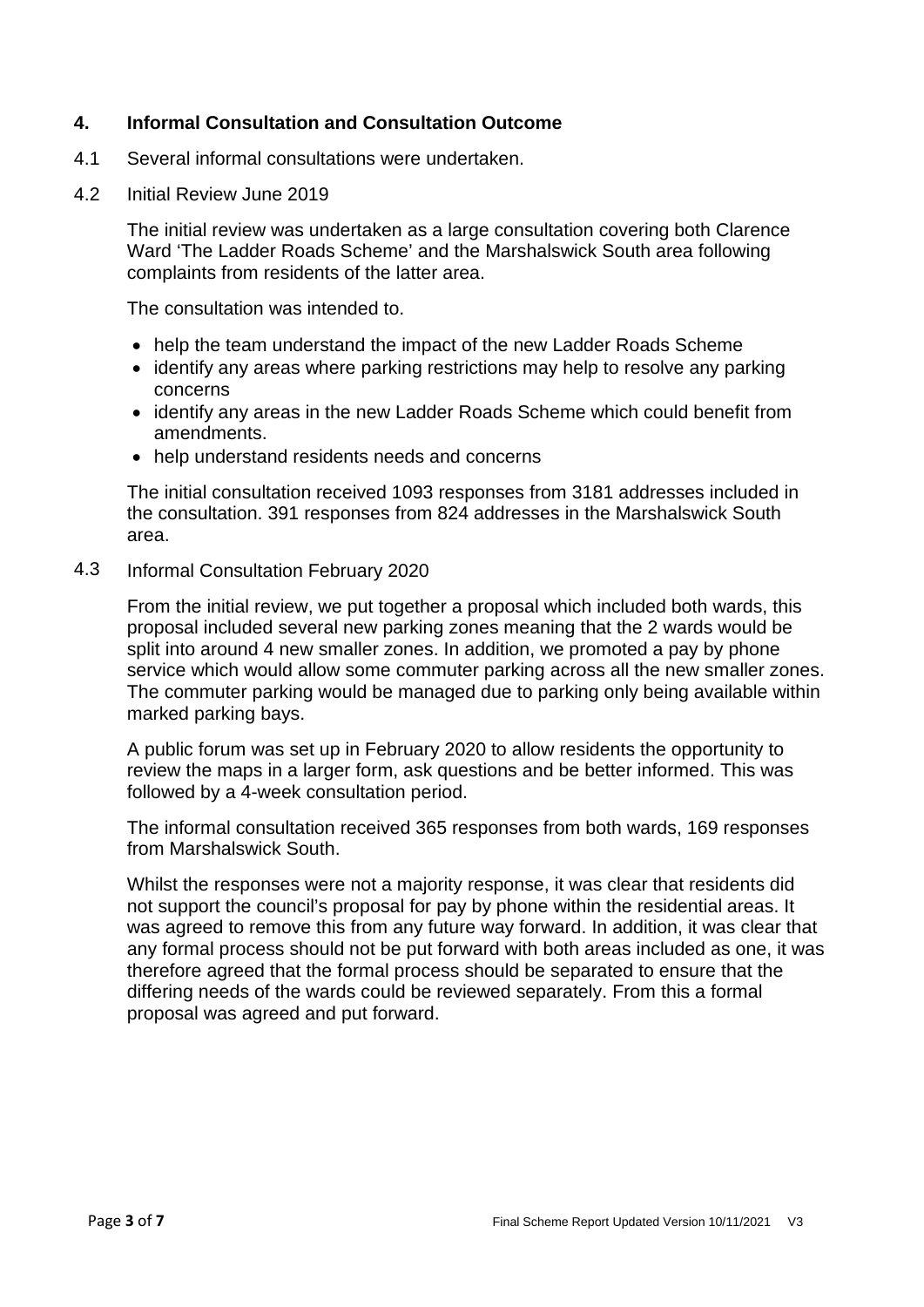#### **5. Formal Proposal to Make a Traffic Regulation Order (TRO) and a Parking Places Order (PPO) to implement a resident permit parking scheme.**

5.1 Following careful consideration of all the responses from the various consultations and in consultation with the ward Councillors, the Council proposed to make the relevant orders on 5th August 2021. A public notice was displayed in the local Herts Advertiser newspaper and on lamp columns in the affected roads.

In addition, a letter to residents explaining the proposed changes was sent to all affected residents and businesses. The letter included a copy of the public notice.

Following the consultation period, the Council received 122 representations, due to the number of responses, the details of the individual comments can be read in Appendix B, However, A summary of the number of responses from each road is listed below.

There were no objections to the Orders as advertised. In general, the objections and representations were against the scheme overall or against specific elements of the scheme detail such as times and days.

**6. Formal Objections / Responses and Representations by Ward:** The below is a summary of the objections received. Appendix B provides a more detailed breakdown of each individual response and the Councils comments.

| <b>Road Name</b>         | No. of           | <b>Road Name</b>      | No. of           |
|--------------------------|------------------|-----------------------|------------------|
|                          | <b>Responses</b> |                       | <b>Responses</b> |
| <b>Battlefield Road</b>  |                  | Harptree Way          |                  |
| <b>Charmouth Court</b>   | 10               | <b>Homewood Road</b>  | 18               |
| <b>Charmouth Road</b>    | 26               | <b>Lancaster Road</b> | 6                |
| <b>Faircross Way</b>     | 8                | Marshal's Drive       | 13               |
| <b>Gurney Court Road</b> | 10               | The Park              |                  |
| <b>Hall Heath Close</b>  |                  | Other or no address   | 16               |

6.1 Objections by road.

6.2 In addition to the responses received, the Council received a multi-signed letter from residents of Gurney Court Road. This was delivered as a petition. However, after careful consideration it is not being dealt with as a petition under the Councils petition policy and process for the reason below.

The process for implementing parking restrictions is governed under the Road Traffic Regulation Act 1984 and any subsequent supporting legislation and or legislative processes. This already outlines how a consultation should be conducted and how objections and representations must be submitted. Anyone objecting must follow that process otherwise objections may not be included.

In addition, I believe the Councils policy on petitions is clear that a petition should contain a clear and concise statement covering the subject of the petition. It should state what action the petitioners wish the Council to take, the name, address and signature of any person supporting the petition and the petition Organisers contact details.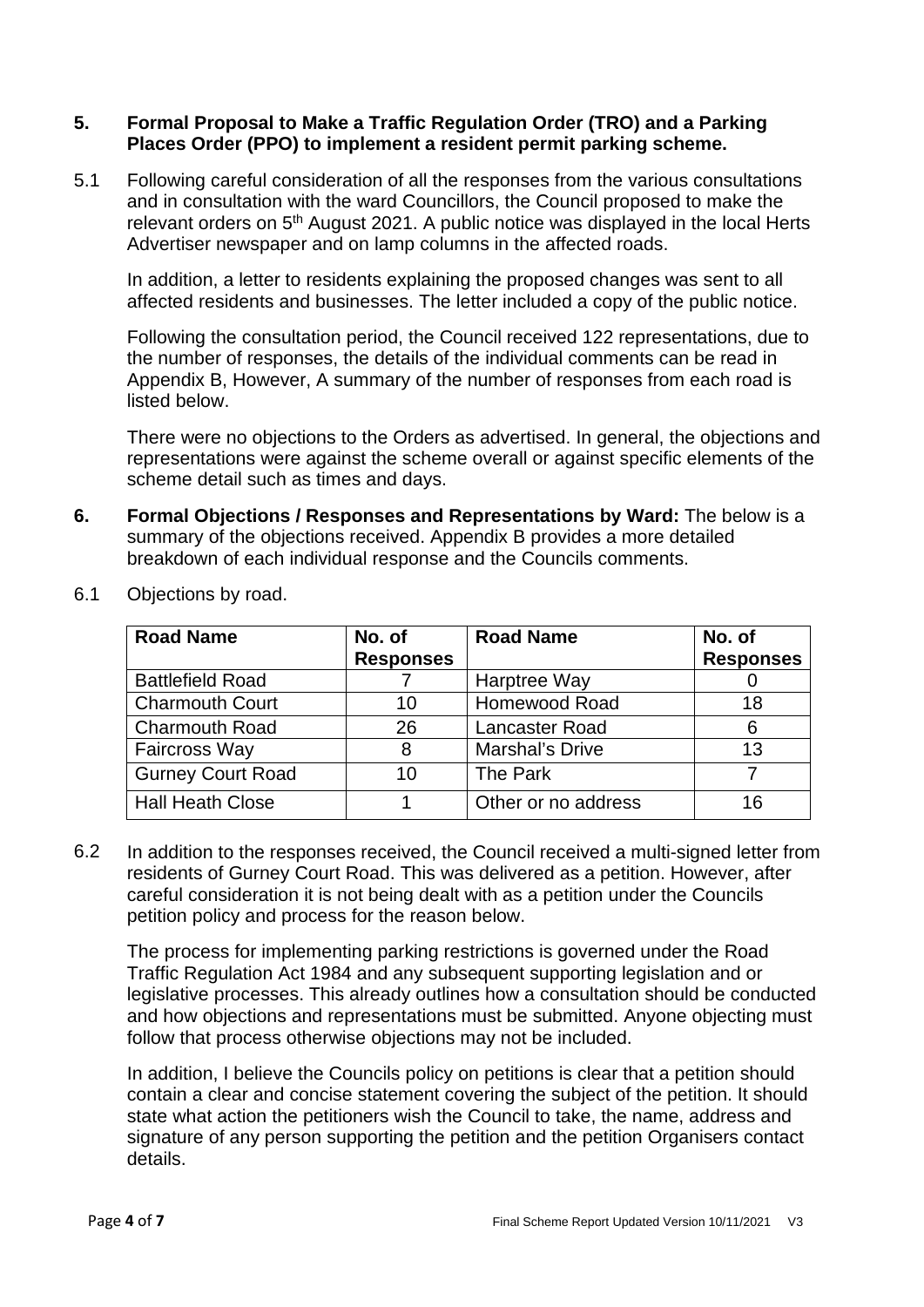The letter containing the 13 questions which is labelled as a petition, does not meet that requirement on the grounds that.

- 1. it is not clear that the covering letter submitted with the 35 signed questions sheet, was part of the information provided to those who signed the individual sheets containing the questions. The date on the covering letter would suggest otherwise. Therefore, the covering letter must be treated as a single objection.
- 2. The sheet ladled petition does not provide a clear and concise statement covering the subject of the petition or what action the petitioners wish the Council to take.

Based on the above, I cannot consider this as a petition but an objection from 35 residents against the advertised orders. The list of questions submitted by the 35 residents will be responded to within the consultation process, whilst listed as being received from 35 residents. It will only be included once.

A response from the care home on Battlefield Road highlighted the need to accommodate care home staff to ensure that the care home remained an integral part of the local community. The suggested number of possible staff requiring a permit was 15. However, the number of staff currently is around 27.

It is recommended that the care home is added to the eligible properties with access to 20 permits.15 of those permits should be provided to staff that require them and another 5 permits for the care home to maintain and manage.

The 15 staff permits must be registered to a vehicle and would be costed at the normal price for a 1<sup>st</sup> car permit. The additional 5 permits, if required will be provided for use in any vehicle. However, these would need to be costed differently. It would be the recommendation that these are costed at the second car permit price £70.04 pence. The reason for the additional cost represents the value of a permit not registered to a specific vehicle.

#### **8. Ward and County Councillor Comments following the formal consultation and review of this report.**

- 8.1 Councillor have engaged with the consultation throughout and have shown support for the scheme at various stages. They have received a copy of this report and have not made any further comments.
- 8.2 No further comments have been received from the Ward Councillors.

## **9. Finance**

9.1 The cost to implement the scheme is estimated as follows.

| <b>Materials or Service</b> | <b>Number required</b> | <b>Cost Per Unit</b> | <b>Total Cost</b> |
|-----------------------------|------------------------|----------------------|-------------------|
| Lining                      | Various                | £16,000.00           | £16,000.00        |
| Signs                       | 185                    | £55.00               | £10,000.00        |
| Posts                       | 100                    | £110.00              | £11,000.00        |
| Advertising                 | າ                      | £496.65              | £993.30           |
| <b>Officer Time</b>         | 444 Hrs                | £21.19               | £9,408.36         |
|                             |                        | Total:               | £47,401.66        |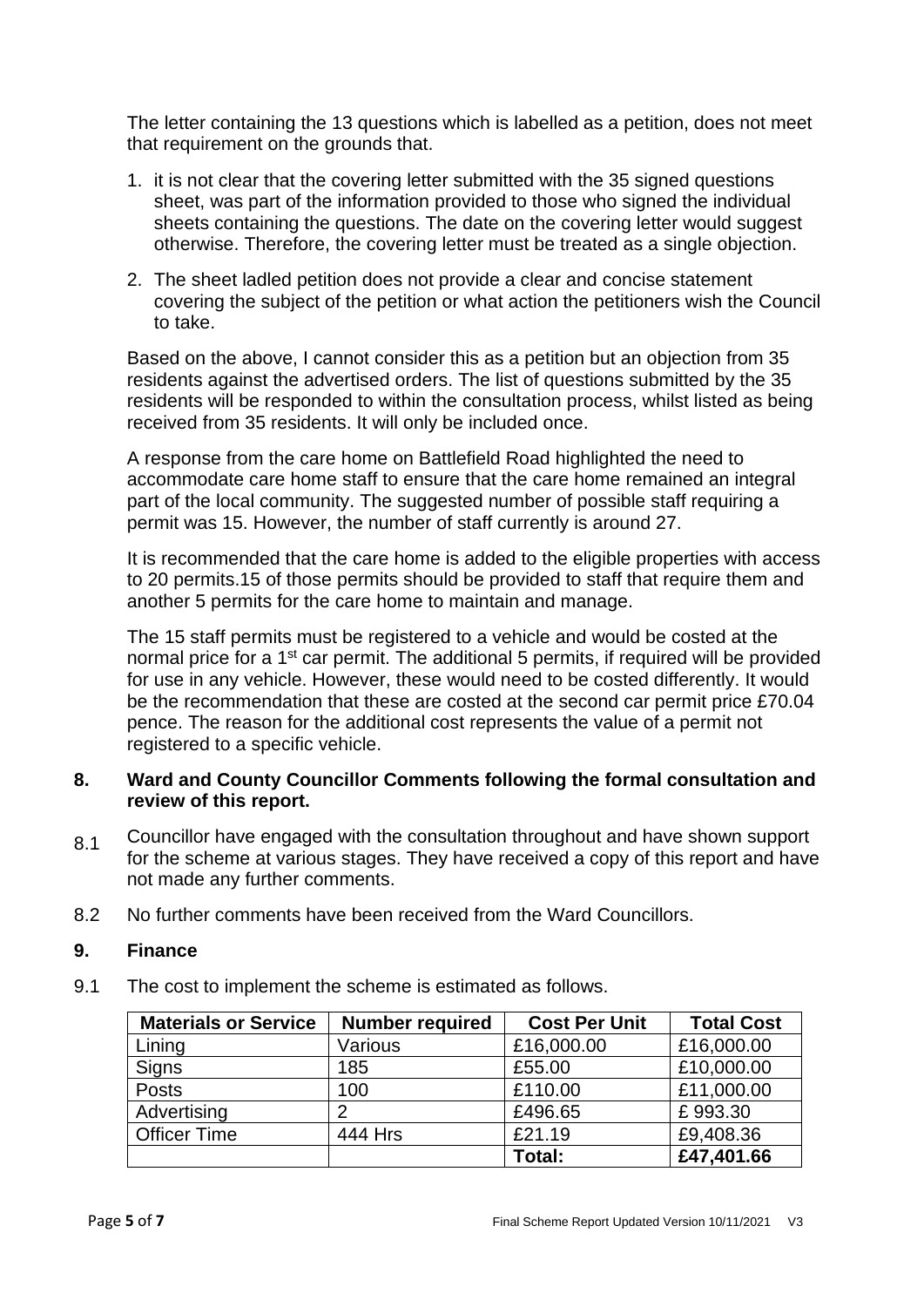9.2 **Note**: These costings are based on previous quotations and may be subject to price changes once a decision is made on the way forward. It is recommended that a contingency percentage of 20% is added to cover any new quotations or unforeseen Officer time or other costings that may be required. Therefore, a figure calculated as below is recommended for this scheme: £47,401.66 + 20% approximately £9,480.33  $=$  £56,881.99 (approximately)

#### **10. Projected income of the scheme**

10.1 It is difficult to project resident permit scheme income as each scheme will have different needs and requirements, for example, some residents will have off street parking and will not require a permit. In the first-year uptake of permits can be limited. However, this scheme is unique in that most households within the affected areas do have available off-street parking and in most cases for 2 or more vehicles.

This makes it even more difficult to make any projection. It would not be helpful to make a calculation based on previous schemes which is the normal process. This is because any projected figure will give a false increase in future budgeted income. Whilst some income is likely, it is not expected to be significant.

To help I have provided the usual average permit 'take up' in the first 12 months of most schemes in St Albans, this is normally based on around 62% of properties purchasing the first permit and then the projected income is calculated based on an adjustment to take account of the differences in this scheme.

The total number of properties eligible is approximately 640. On this basis we would normally expect, based on the 62% 397 1<sup>st</sup> permits to be sold. This would be a projected income of £8,007.49 However, we estimate that the percentage of permit take up for this scheme will be a lot lower. Based on those properties who do not have available parking, we estimate that figure to be around 20% which correlates to 128 properties purchasing permits and a projected income of £2,581.76

We have used the same figure of 128 properties to calculate the number of visitor permits. It should be noted that residents can purchase up to 12 books per year with each book costing £13.00. Visitor permits are likely to be in higher demand than resident permits but, it is unlikely that every resident will require them. Therefore, we have calculated the income based on the same 20% uptake.

## **Calculation and Projected income.**

Residents Permits (1<sup>st</sup> permit only) Cost per permit £20.17 per annum.

20% of 640 is 128, 128 permits at £20.17 is £2,581.76

#### Visitor permits sold at 12 books per property costing £13 per book is £156.00 per property.

The number of properties at 20% of 640 is 128 12 books at £13.00 per book is £156.00 £156.00 x 128 is £19,968.00

This gives a projected income overall of £22,549.76